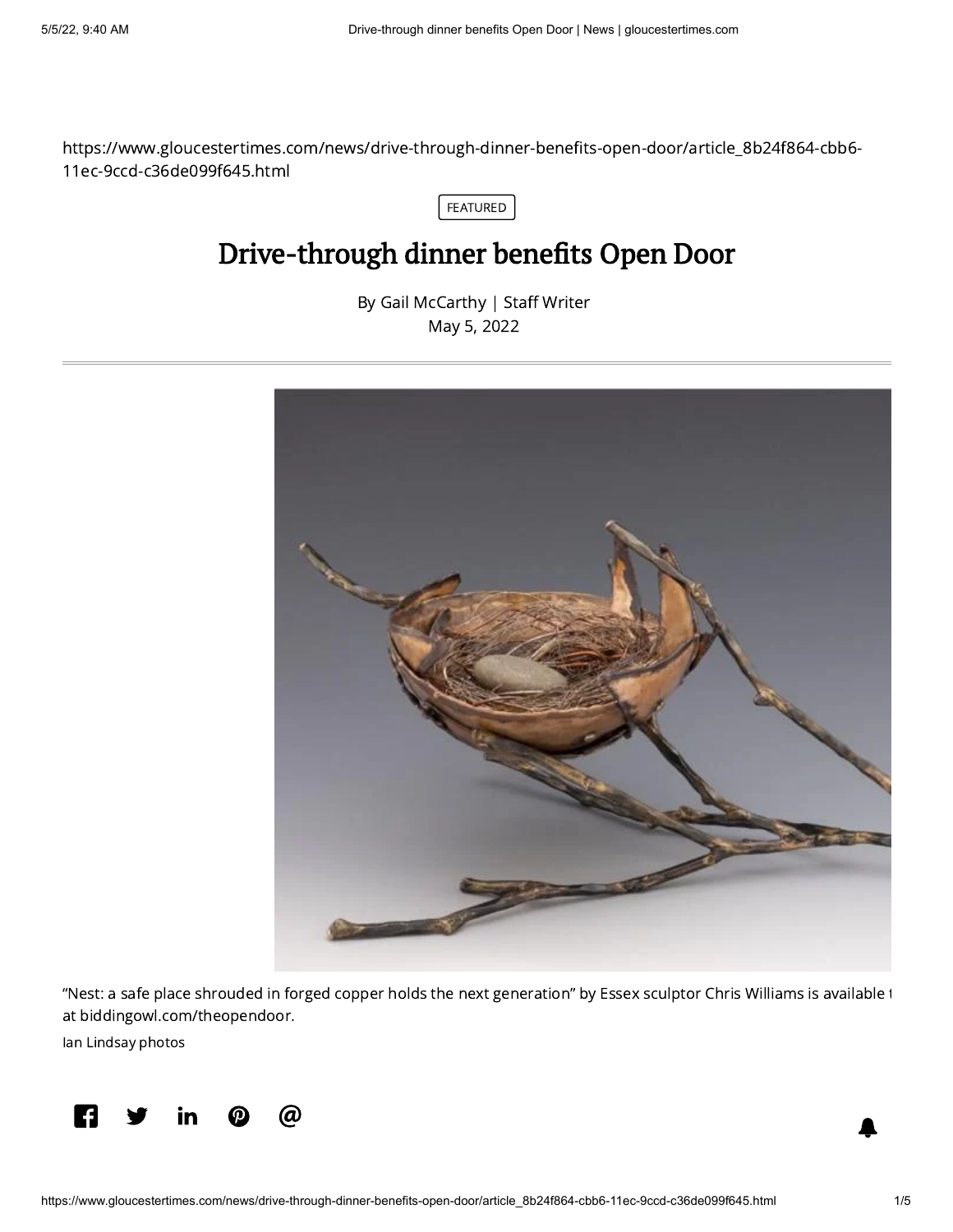On the creative shores of Cape Ann, the annual Empty Bowl event is an opportunity to collect a small work of art and help a hunger-relief organization.

The Open Door will hold its "Empty Bowl TO GO 2.0" fundraiser — once again a drivethrough event — to raise money to support its Mobile Market and Summer Meals for Kids programs. The event is this Saturday, May 7, from 4 to 6 p.m. at 28 Emerson Ave., Gloucester.

Pay-what-you-can tickets are available at [FOODPANTRY.org/empty-bowl.](http://foodpantry.org/empty-bowl) Ticket holders will receive a hand-painted bowl, soup, a bread roll, cookie and water. Participants also will receive fruit directly from The Open Door's new Mobile Market Farmers Truck, and dog treats will be available for pets riding with their owners for the drive-through.

Soups offered will include the popular clam, corn and fish chowders along with hearty tomato and white bean with quinoa (gluten free, vegan, and non-certified kosher), chicken and rice (gluten free and non-certified kosher), and mushroom soup (noncertified kosher).

Founded in 1978, The Open Door is a community food resource center for low-income residents. It fights hunger in Gloucester, Rockport, Essex, Manchester, Ipswich, Rowley, Topsfield, Boxford, Hamilton and Wenham.

In 2021, The Open Door helped stabilize the lives and health of 8,516 people from 4,176 households through the distribution of 1.83 million pounds of food.

The Open Door has held an Empty Bowl fundraiser annually since 2001, except in 2020 when the COVID-19 pandemic hit.

"The reality is, somewhere, someone's bowl is empty — including right here, on the North Shore. Empty Bowl TO GO 2.0 is a reminder of that and an opportunity to collectively make an impact," said Julie LaFontaine, president and CEO of the nonprofit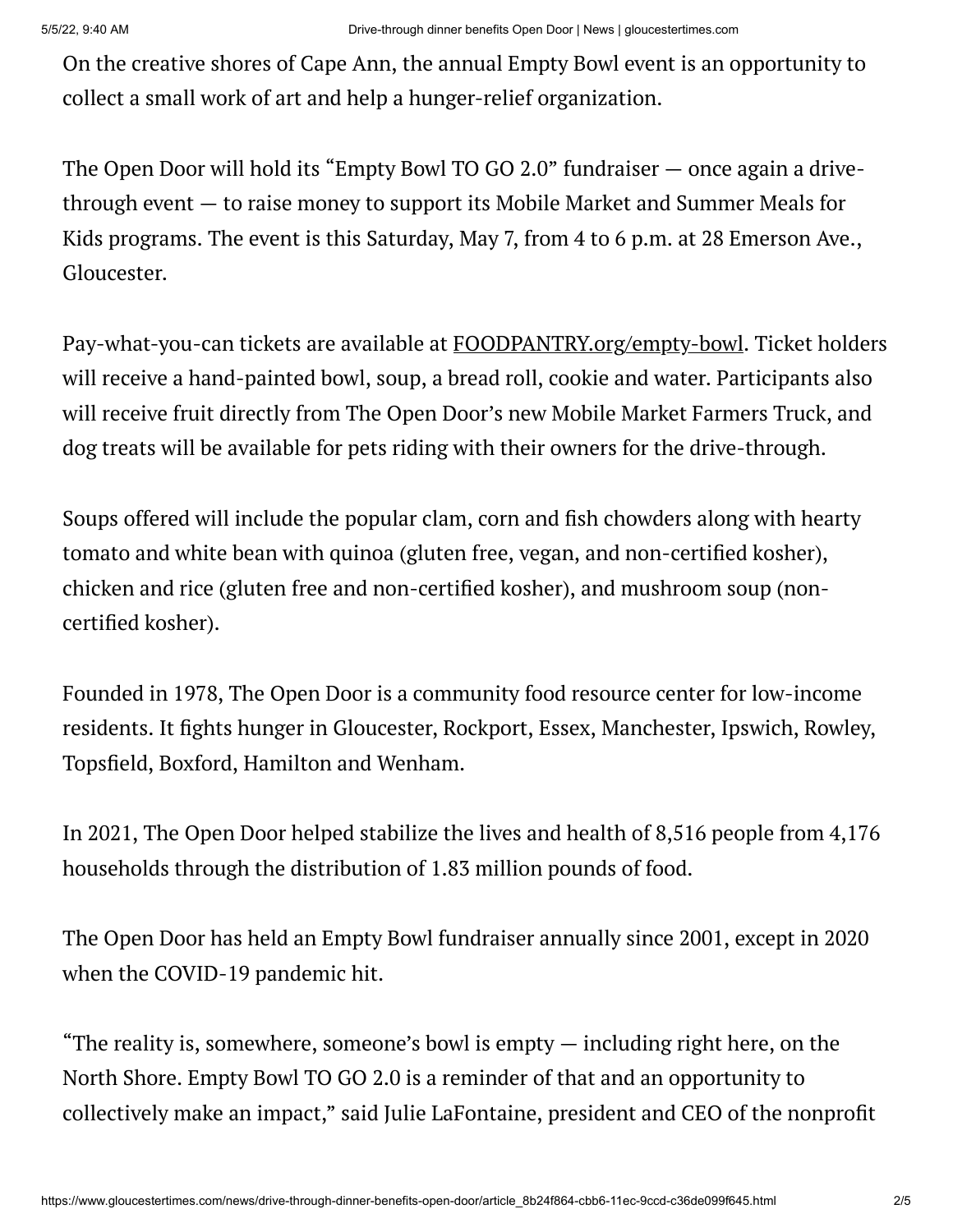The Open Door. "Despite its sobering message, this event is a celebrated, joyous tradition in our community. It speaks to a longstanding culture of helping one another on Cape Ann — and having fun along the way."

She said this event carries forward a 22-year community tradition to raise awareness of hunger in the Cape Ann community.

"As inflation rises and the economy falters, household resources are spread thin," said LaFontaine. "The Empty Bowl TO GO 2.0 is a story of community resilience and strength."

Restaurants making soup for the event include Captain Hooks, Causeway Restaurant, Seaport Grille, J.T. Farnham's, George's Restaurant and Bar, Lobsta Land, Minglewood, Sugar Magnolias, Turner's Seafood, Willow Rest and The Open Door kitchen team, including chef Ken Duckworth, who will prepare Duckworth's Bistrot mushroom soup. Bread will be baked by Alexandra's Bread and Virgilio's Bakery. Cookies are being prepared in-house at The Open Door.

The Empty Bowl online auction is live at **[biddingowl.com/theopendoor](http://biddingowl.com/theopendoor)**. Approximately 40 Cape Ann artists and local elected officials created bowls to be auctioned off in support of the organization's hunger-relief programs. The auction closes May 13.

A part of The Open Door's mission is to use practical strategies to connect people to good food, to advocate on behalf of those in need, and to engage others in the work of building food security.

For more information, visit [FOODPANTRY.org](http://foodpantry.org/).

Gail McCarthy can be reached at 978-675-2706, or at [gmccarthy@gloucestertimes.com](mailto:gmccarthy@gloucestertimes.com).

If You Go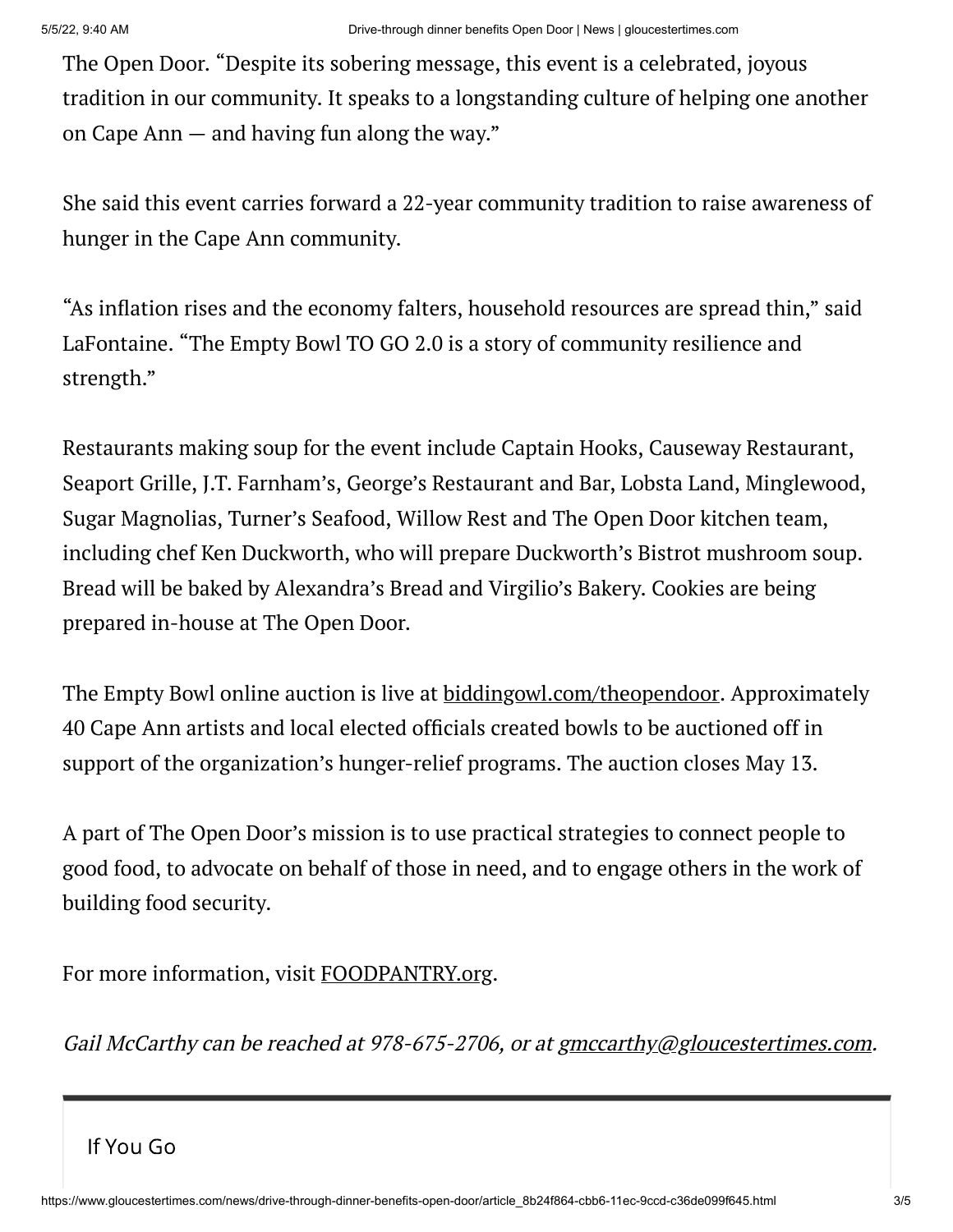5/5/22, 9:40 AM Drive-through dinner benefits Open Door | News | gloucestertimes.com

What: The fundraising Empty Bowl TO GO 2.0 benefits The Open Door, which fights hunger on Cape Ann and the North Shore.

When: Saturday, May 7, from 4 to 6 p.m.

Where: The Open Door, 28 Emerson Ave., Gloucester.

How much: Pay-what-you-can tickets are available at [foodpantry.org/empty-bowl](http://foodpantry.org/empty-bowl). Ticket holders will receive a hand-painted bowl, choice of soup, bread roll, cookie, and a bottle of water bottle. The bowl goes home as a reminder: somewhere, someone's bowl is empty.

Auction: Bid on bowls created by Cape Ann artists at [biddingowl.com/theopendoor.](http://biddingowl.com/theopendoor) The auction closes May 13.

## Trending Video



Conversation FOLLOW READ CONVERSATION FOLLOW

Start the conversation

ALL COMMENTS NEWSLET IN A REPORT OF THE SERVICE OF THE SERVICE OF THE SERVICE OF THE SERVICE OF THE SERVICE OF